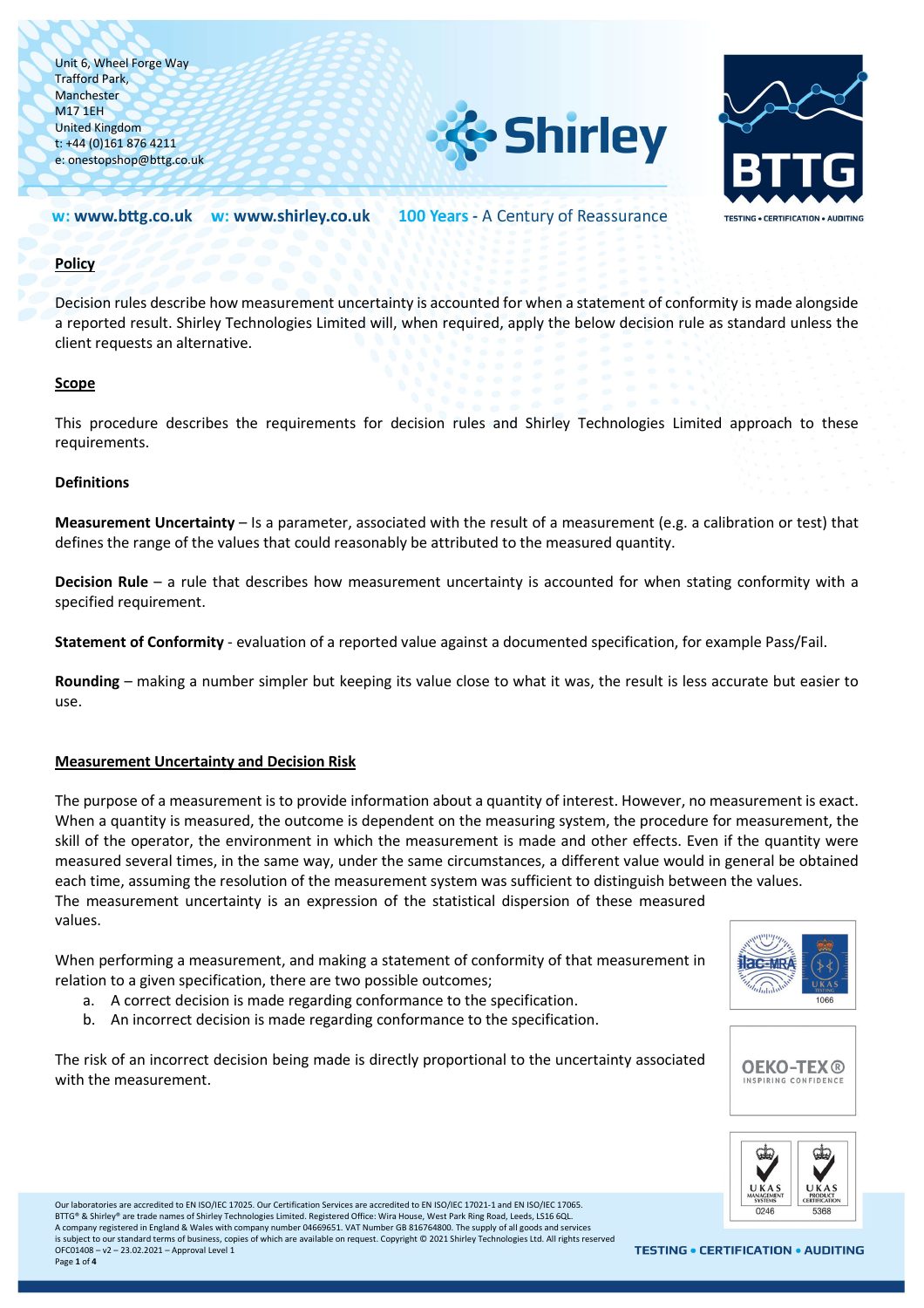



100 Years - A Century of Reassurance w: www.bttg.co.uk w: www.shirley.co.uk

# **Decision Rules**

The decision rule defines how measurement uncertainty is accounted for when stating conformity of a measurement with a specified requirement.

Decision rules are only required when a statement of conformity is to be reported along with a measured value.

If the decision rule is inherent in the requested specification or standard, the specification or standard describes how to account for measurement uncertainty, this must be followed.

Therefore, we are only required to determine a decision rule for reports which include a statement of conformity to a specification or standard which does not define how to account for measurement uncertainty.

## **Shirley Technologies Limited Policy for Decision Rules**

The Shirley Technologies Limited policy for decision rules is as follows;



If no statement of conformity is requested no decision rule is required, the measured value is reported along with the measurement uncertainty.

If a statement of conformity to a defined specification or standard is requested, and the defined specification or standard describes how to account for measurement uncertainty, then the result is reported in accordance with the requirements of the defined specification or standard.

If a statement of conformity to a defined specification or standard is requested, and the defined specification or standard does not describe how to account for measurement uncertainty, then as standard we will employ the below non-binary decision rule: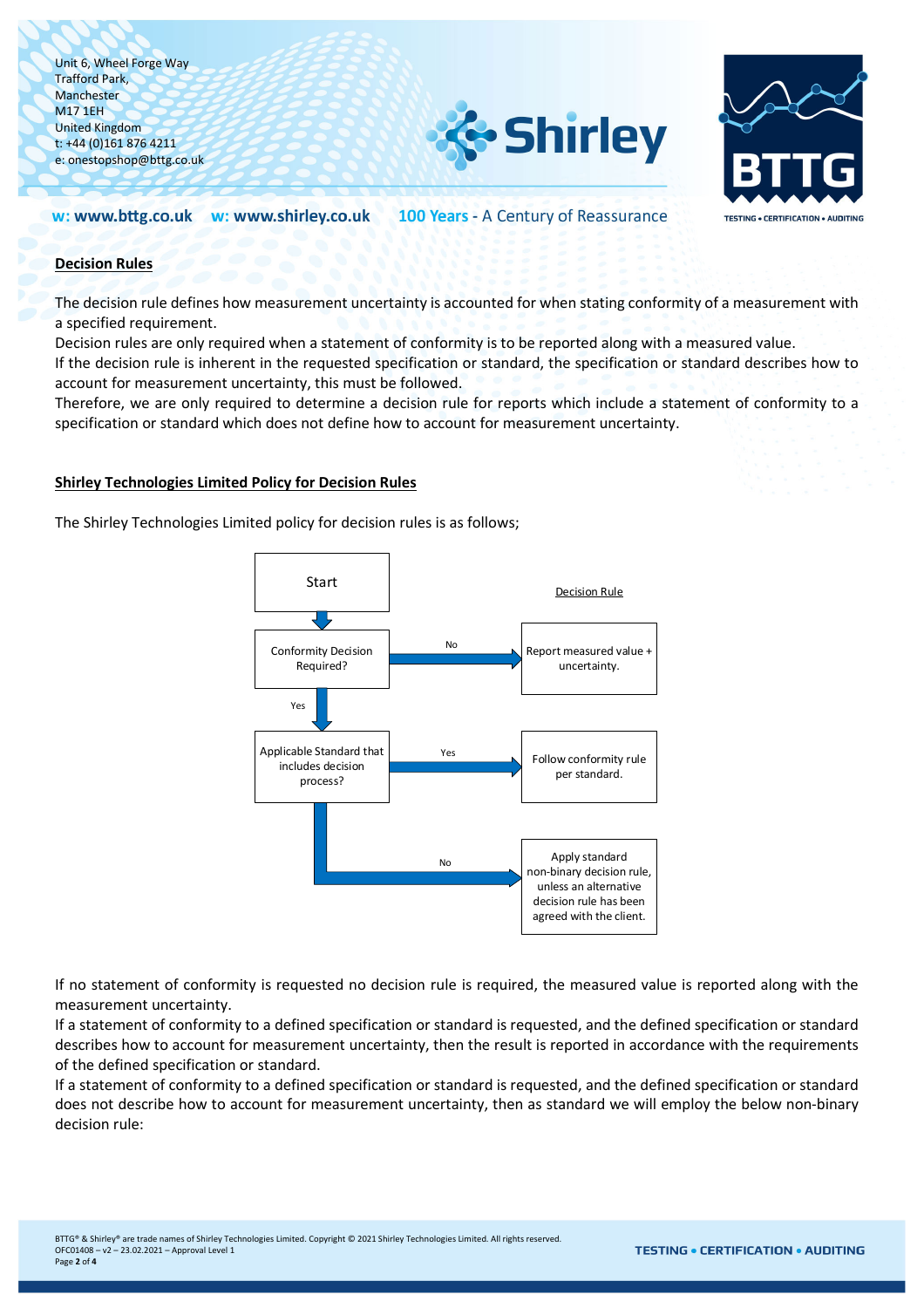



#### w: www.bttg.co.uk w: www.shirley.co.uk 100 Years - A Century of Reassurance

The outcome will depend upon where the result lies within the Acceptance or Specification/Tolerance intervals (acceptance limits below shown with a guard band equal in size to the k=2 expanded uncertainty). The below shows 4 instances.



For a statement of conformity to be valid, any test conditions with non-measurable outputs, for example environmental conditions or equipment specifications, must conform to the requirements detailed within the test standard or specification.

Testing will only take place if the test conditions meet the requirements detailed in the test standard (an expanded uncertainty (k=2, approximately 95% confidence level) will be applied when determining these test condition requirements).

All clients requiring a decision rule will be notified of the company policy to use the standard non-binary decision rule, where a client would prefer an alternative decision rule this can be discussed and agreed upon.

# **Reporting**

In reports both the result and expanded UoM are given along with the conformity decision. The below examples are also to be reported as an appendix in the test report:

Examples using specification limit (SL) and acceptance Limit (AL) where the size of the guard band (w) equals the size of the expanded measurement uncertainty (k=2, approximately 95% confidence level). In each case all testing conditions/equipment calibrations also conform to the relevant standard within 95% confidence limits unless stated.

Examples using an upper specification limit (SL) and acceptance Limit (AL)

- Pass the measured result is below the acceptance limit,  $AL = SL w$ .
- Probable Pass the measured result is inside the guard band and below the specification limit, in the interval [SL  $-w$ , SL].
- Probable Fail the measured result is equal to or above the specification limit but below the specification limit added to the guard band, in the interval [SL,  $SL + w$ ].
- Fail the measured result is above the specification limit added to the guard band,  $SL + w$ .